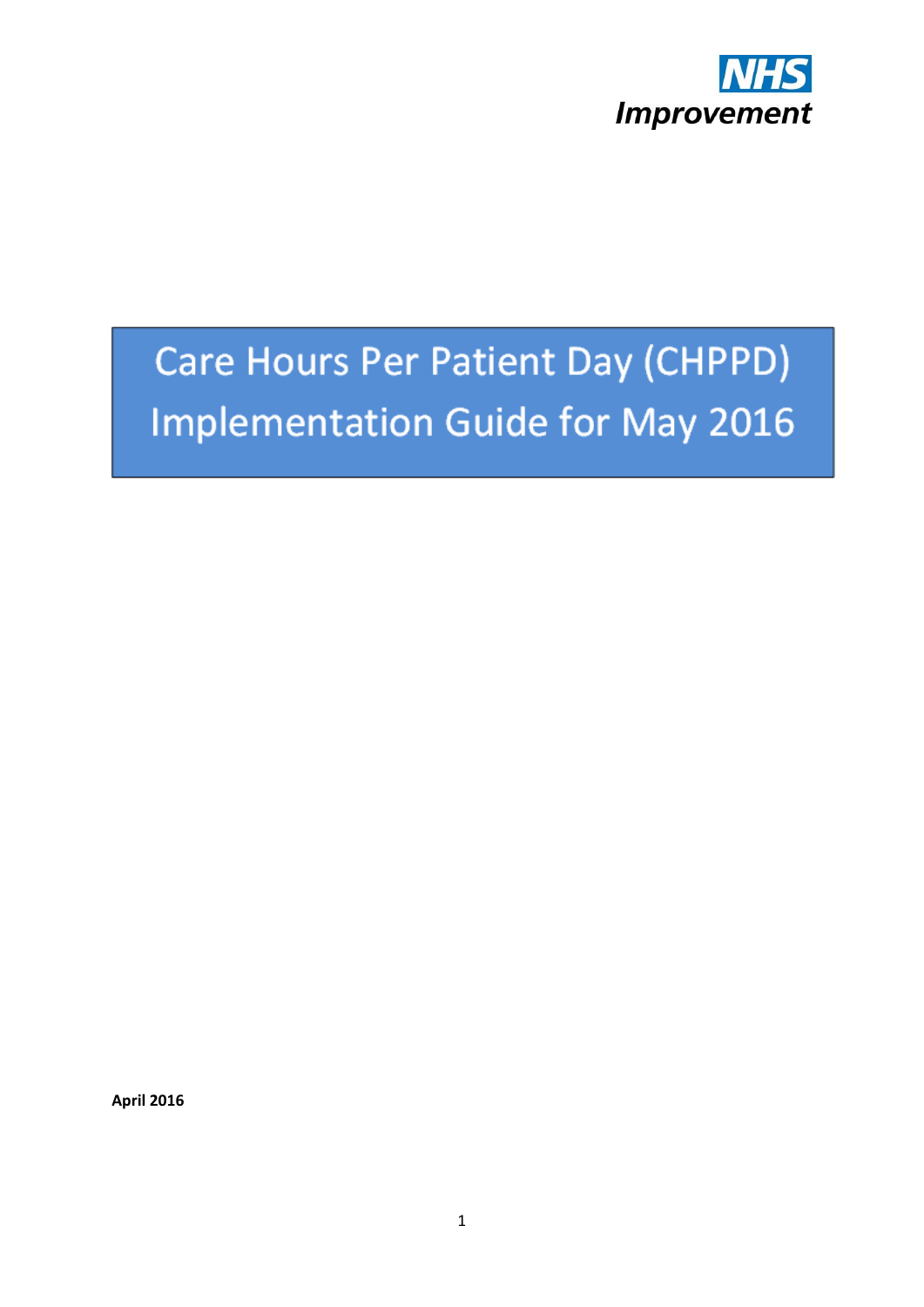

#### **1. Introduction to CHPPD**

One of the obstacles to eliminating unwarranted variation in nursing and care staff deployment across the NHS provider sector has been the absence of a single means of recording and reporting deployment. Conventional units of measurement that have been developed previously , have informed the evidence base for staffing models ,- such as reporting staff complements using WTEs, skill-mix or patient to staff ratios at a point in time, but it is recognised by Nurse leaders may not reflect varying staff allocation across the day or include the wider multidisciplinary team. Also, because of the different ways of recording this data, no consistent way of interpreting productivity and efficiency is straightforward nor comparable between organisations.

To provide a single consistent way of recording and reporting deployment of staff working on inpatient wards/units we developed, tested and adopted Care Hours per Patient Day (CHPPD).

- CHPPD is calculated by adding the hours of registered nurses to the hours of healthcare support workers and dividing the total by every 24 hours of in-patient admissions (or approximating 24 patient hours by counts of patients at midnight**)**
- CHPPD reports split out registered nurses and healthcare support workers to ensure skill mix and care needs are met.

#### **2. Implementation Guide to CHPPD**

From May 2016, CHPPD will become the principle measure of nursing and care support deployment, with the expectation that it will form part of an integrated ward/unit level quality framework and dashboard encompassing patient outcomes, people productivity and financial sustainability.

To make this collection as easy as possible, we have included one new field into the UNIFY safe staffing return which you already fill in every day. The new field – Patient count at midnight – is the total number of patients on the ward at 23.59, which you will collect each day, and then totalled for the month for the return.

CHPPD will automatically be calculated by taking the actual hours worked (split into registered nurses/midwives and healthcare support workers) divided by the number of patients at midnight.

This new field will be included from the May collection (Posted on unify on the 1st of June2016) and data must be returned by 12 noon on  $15<sup>th</sup>$  June 2016.

We have included a step by step guide to the updated UNIFY template which now includes the new - Patient count at midnight field. We have also developed a FAQ sheet based on questions asked by the trusts we tested the collection with.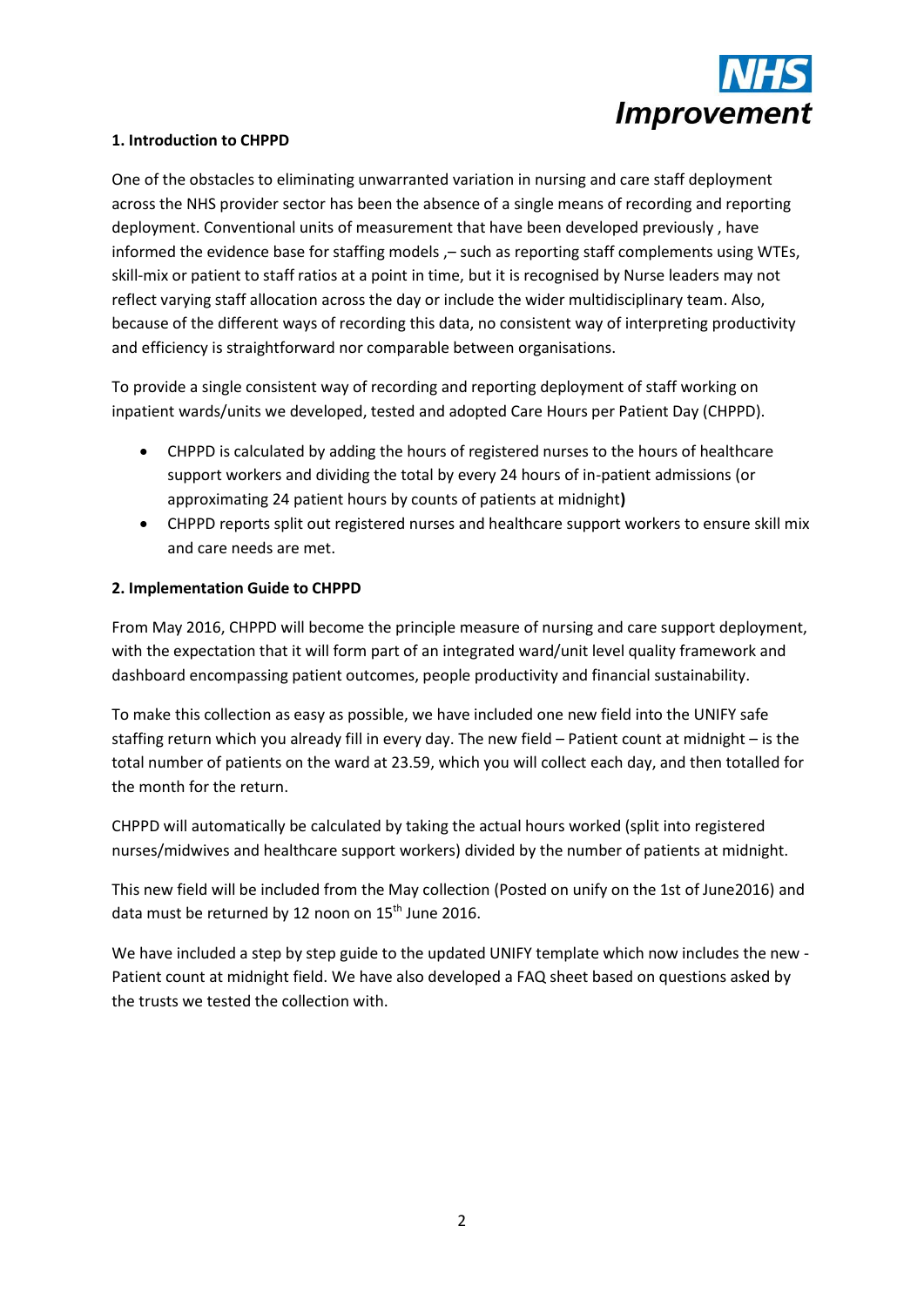

#### **UNIFY CHPPD FACTSHEET**

#### **Nursing, Midwifery and Care (CHPPD) Care Hours Per Patient Day Indicator UNIFY Return**

This factsheet will be updated weekly for the next four weeks to take account of additional queries

#### **Timeframes**

• The first data collection period is 1 to 31 May 2016. This data must be returned by 12 noon on 15<sup>th</sup> June 2016 and will be posted and made available on the  $1<sup>st</sup>$  of June 2016.

#### **UNIFY**

- The template for inputting the data should be downloaded from the UNIFY system, and will be made available on 1<sup>st</sup> June. Check the 'News' section on UNIFY for updates.
- Data should be entered into the white cells. The values in green cells will be calculated automatically from the data entered.
- When completed the spreadsheet should be uploaded to the UNIFY system.
- **The current safe staffing unify return will need to continue to be used, until the new collection is made available on the 1 June 2016.**

#### **Contact Details**

Can all questions or queries in regards to this guidance paper, or the current or future collection be directed t[o nhsi.returns@nhs.net](mailto:nhsi.returns@nhs.net). We will endeavour to respond to any questions or queries within 24 hours.

| <b>Reporting Period</b>  | The calendar month                                                                                                                                                                                                                                                                                                                                                                 |
|--------------------------|------------------------------------------------------------------------------------------------------------------------------------------------------------------------------------------------------------------------------------------------------------------------------------------------------------------------------------------------------------------------------------|
| <b>Hospital Site</b>     | Select your hospital site code from the drop down box.                                                                                                                                                                                                                                                                                                                             |
| Code                     | All hospital sites can be added to one overall return for each Trust.                                                                                                                                                                                                                                                                                                              |
| <b>Ward Name</b>         | Enter the ward number or number.                                                                                                                                                                                                                                                                                                                                                   |
|                          | All wards with inpatient beds need to be included, with the exception of;<br>Day care wards<br>CDU/other clinical assessment units<br>Additional capacity wards<br>Where appropriate please ensure the ward name is in line with the names of<br>wards used on the FFT submission to allow alignment on the NHS Choices<br>website. Please make sure you do not use abbreviations. |
| <b>First Speciality</b>  | Select the first speciality for the ward from the drop down box.                                                                                                                                                                                                                                                                                                                   |
|                          |                                                                                                                                                                                                                                                                                                                                                                                    |
| <b>Second Speciality</b> | If there is more than one, select the second speciality for the ward from the                                                                                                                                                                                                                                                                                                      |
|                          | drop down box. Data should be entered for the whole ward. If the ward covers                                                                                                                                                                                                                                                                                                       |
|                          | more than two specialities please select the two for which there are most                                                                                                                                                                                                                                                                                                          |
|                          | patients.                                                                                                                                                                                                                                                                                                                                                                          |

#### **The Template Explained**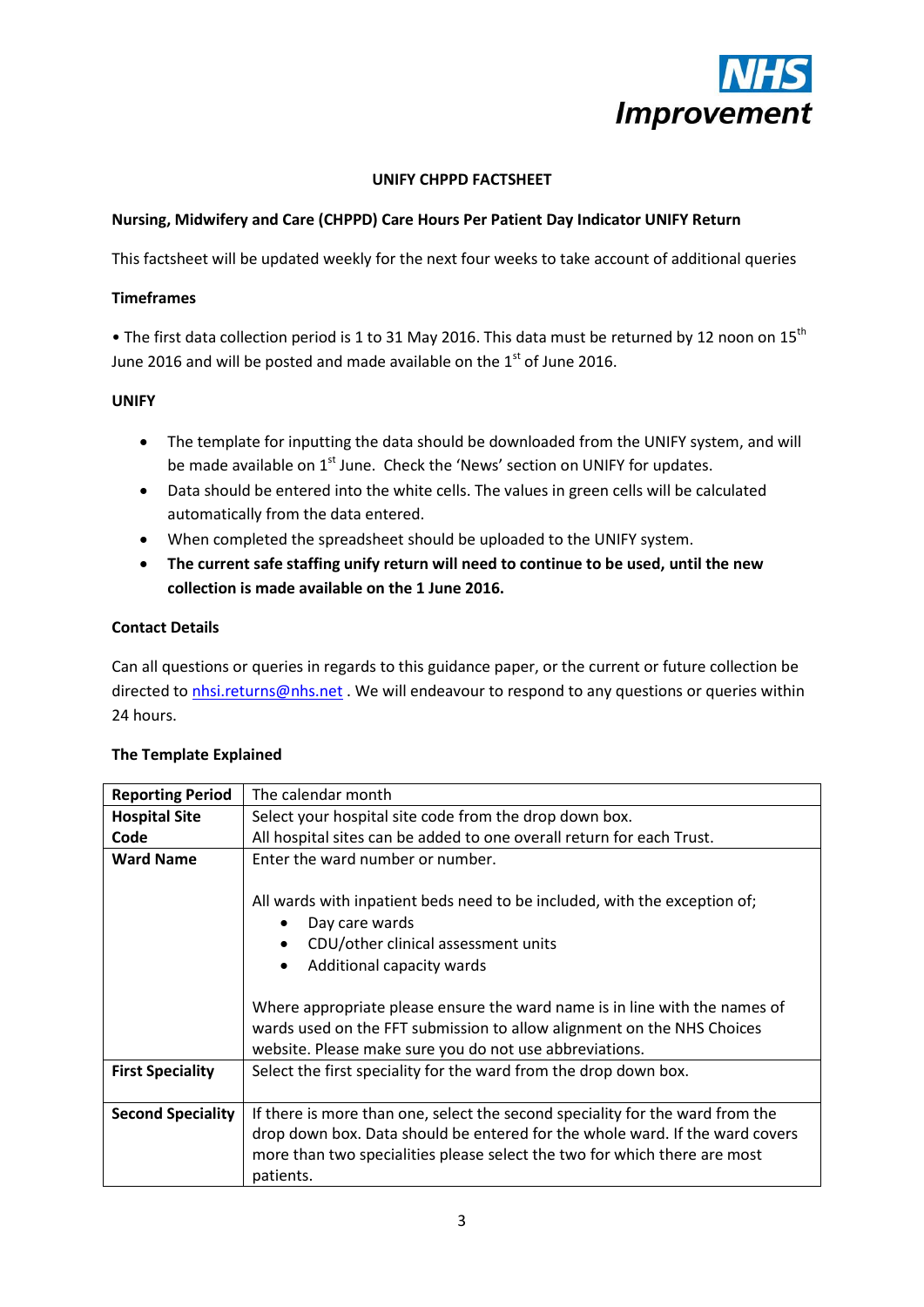

| <b>Night</b>             | Night is defined as the shift period within which midnight falls.                     |  |  |
|--------------------------|---------------------------------------------------------------------------------------|--|--|
| Day                      | Day shifts are all the periods not included in the night shift.                       |  |  |
| <b>Registered</b>        | A member of registered nursing or midwifery staff on the duty rota dedicated to       |  |  |
| Nurse/Midwife            | the inpatient area.                                                                   |  |  |
| <b>Care Staff</b>        | A member of staff on the duty rota dedicated to the impatient area with               |  |  |
|                          | delegated responsibility from a registered nurse/midwife. Examples include:           |  |  |
|                          | <b>Nursing Assistants</b>                                                             |  |  |
|                          | <b>Midwifery Assistants</b>                                                           |  |  |
|                          | <b>Healthcare Assistants</b><br>$\bullet$                                             |  |  |
|                          | <b>Support Workers</b>                                                                |  |  |
|                          | <b>Auxiliary Nurses</b>                                                               |  |  |
|                          | <b>Assistant Practitioners</b>                                                        |  |  |
|                          | Students should not be included.                                                      |  |  |
| <b>Total monthly</b>     | Enter the total monthly planned hours for:                                            |  |  |
| planned staff            | Registered Nurses/Midwives on day shifts                                              |  |  |
| hours                    | Registered Nurses/Midwives on night shifts                                            |  |  |
|                          | Care Staff on day shifts<br>$\bullet$                                                 |  |  |
|                          | Care Staff on night shifts                                                            |  |  |
| <b>Total monthly</b>     | Enter the total monthly actual hours worked for:                                      |  |  |
| actual staff hours       | Registered Nurses/Midwives on day shifts                                              |  |  |
|                          | Registered Nurses/Midwives on night shifts<br>٠                                       |  |  |
|                          | Care Staff on day shifts<br>$\bullet$                                                 |  |  |
|                          | Care Staff on night shifts<br>$\bullet$                                               |  |  |
| <b>Patients count at</b> | Enter the number of patients on the ward at 23.59 on the date of the shift.           |  |  |
| midnight                 | <b>(TRUSTS WILL NEED TO ADD TOGETHER EACH DAY WITHIN THE MONTH FOR</b>                |  |  |
|                          | THE RETURN) A list of trust required to submit this data is included at the end       |  |  |
|                          | of this document.                                                                     |  |  |
|                          | (This is a new field)                                                                 |  |  |
| <b>CHPPD - Care</b>      | This information will be automatically calculated from the data entered on the        |  |  |
| <b>Hour Per Patient</b>  | template.                                                                             |  |  |
| Day                      |                                                                                       |  |  |
|                          | The CHPPD is calculated by taking the actual hours worked divided by the              |  |  |
|                          | number of patients at midnight split by registered nurses/midwives and care<br>staff. |  |  |
| <b>Staff to be</b>       | The following staff should be included:                                               |  |  |
| included                 | All members of registered nursing/midwifery and care staff on the duty rota           |  |  |
|                          | dedicated to the inpatient area - this includes:                                      |  |  |
|                          | ward co-ordinators                                                                    |  |  |
|                          | staff specifically booked to provide 'enhanced care' (special) to a patient           |  |  |
|                          | staff doing additional hours on top of their booked shift should have                 |  |  |
|                          | their extra hours included                                                            |  |  |
|                          | bank and agency staff.<br>٠                                                           |  |  |
| <b>Staff to be</b>       | The following staff should be excluded:                                               |  |  |
| excluded                 | Staff not included on the staff duty rota. This would usually include:                |  |  |
|                          | specialist nurses covering a number of wards/units                                    |  |  |
|                          | registered nurses undertaking a period of preceptorship (if not planned<br>٠          |  |  |
|                          | to be in the planned staffing and therefore supernumerary)                            |  |  |
|                          | physiotherapists                                                                      |  |  |
|                          | occupational therapists                                                               |  |  |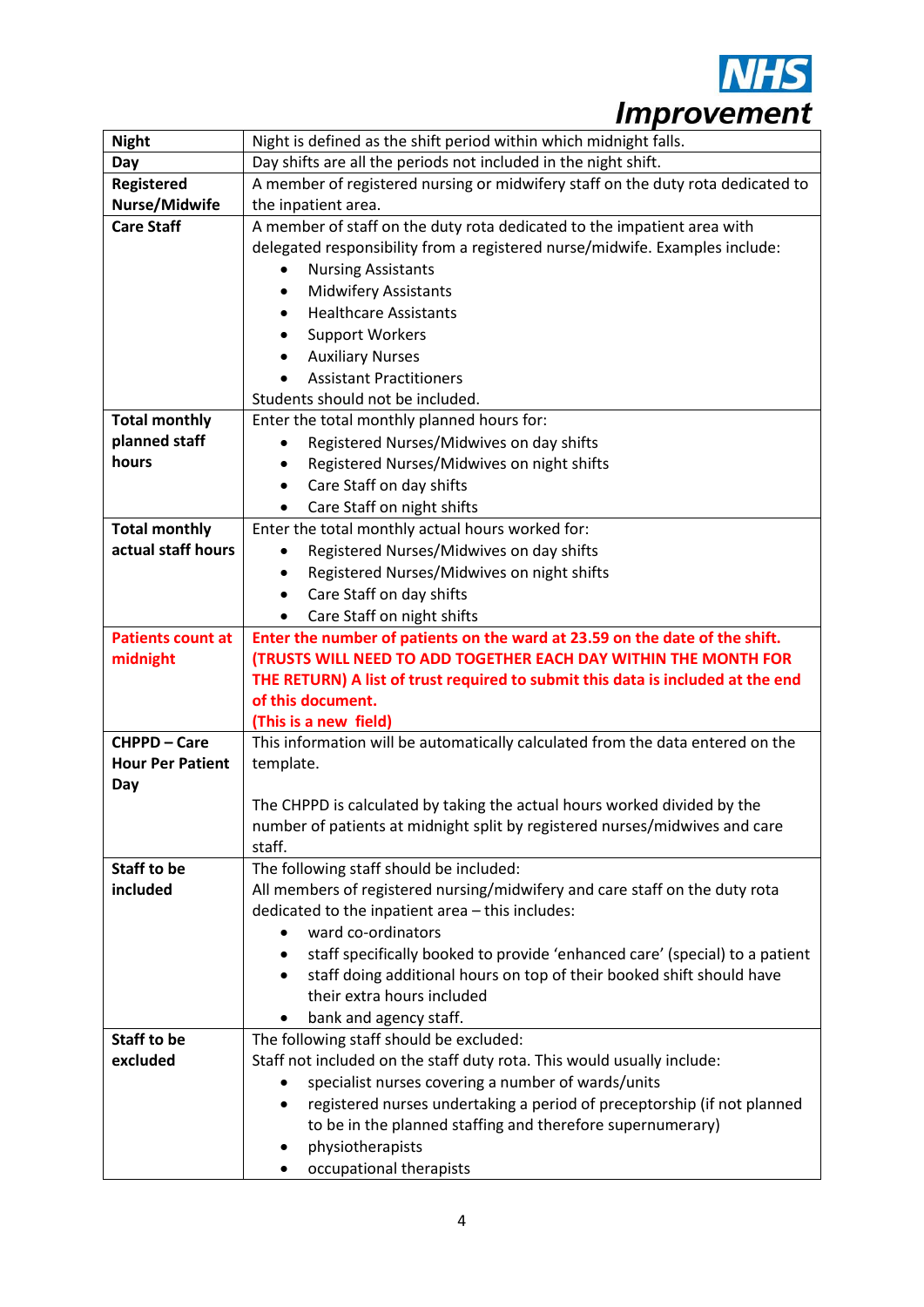

|  | hospitality staff such as hostesses |
|--|-------------------------------------|
|  | student nurses                      |

## **FAQ's – Frequently Asked Questions**

General queries raised by the CHPPD volunteer Trusts

| Questions      |                                                                                                                                                                                               | Answers                                                                                                                                                                                                                                                                     |
|----------------|-----------------------------------------------------------------------------------------------------------------------------------------------------------------------------------------------|-----------------------------------------------------------------------------------------------------------------------------------------------------------------------------------------------------------------------------------------------------------------------------|
| 1              | What happens if we cannot or do not<br>do this?                                                                                                                                               | There is an expectation from the Lord Carter<br>Review and NHS Improvement that all acute<br>Trusts will be reporting CHPPD monthly from<br>May 2016.                                                                                                                       |
| $\overline{2}$ | How will communication with the<br>media take place?                                                                                                                                          | NHS Improvement press office will work<br>closely with other press offices.                                                                                                                                                                                                 |
| 3              | How will CHPPD be reported as total or<br>will it be separated?                                                                                                                               | CHPPD will be reported as RN CHPPD and<br>Healthcare Support Worker (Care Staff)<br>CHPPD separately                                                                                                                                                                        |
| 4              | Do we only need to record patient<br>numbers once a day at midnight?                                                                                                                          | Yes. Number of patients in bed at 23.59 each<br>day for each ward totalled for the month.                                                                                                                                                                                   |
| 5              | Why have you put midnight as 23.59?                                                                                                                                                           | Our early reporting identified some confusion<br>on whether midnight was before or after<br>24.00. To make it clearer we have made it<br>23.59.                                                                                                                             |
| 6              | Will we have warning pre-publication of<br>our Trust position so we can prepare<br>media and internal messaging?                                                                              | How CHPPD will be reported has not been set<br>yet. A number of options are being reviewed<br>but as soon as an option has been selected<br>Trusts will be informed. This will be prior to<br>publication and we will provide a series of<br>briefings that can customised. |
| 7              | Is A & E included?                                                                                                                                                                            | No                                                                                                                                                                                                                                                                          |
| 8              | In the event that a day surgery ward<br>was open past midnight do we need to<br>report for that ward? Would it just be<br>reported for that day?                                              | <b>No</b>                                                                                                                                                                                                                                                                   |
| 9              | On the UNIFY Safe Staffing return we<br>submit data on wards/units that are not<br>open at night. What would like us to do<br>with these areas because there will be<br>no Patients at night? | Please include "zero (closed at night)" in the<br>field for patient count.                                                                                                                                                                                                  |
| 10             | On our maternity ward do you record<br>Mothers and Babies separately as<br>individual patients?                                                                                               | Only record the mother as the patient.                                                                                                                                                                                                                                      |
| 11             | Do we include Day case Units that may<br>be open 2 or 3 nights a week?                                                                                                                        | If these units are planned to open on a<br>regular basis then the staffing required for                                                                                                                                                                                     |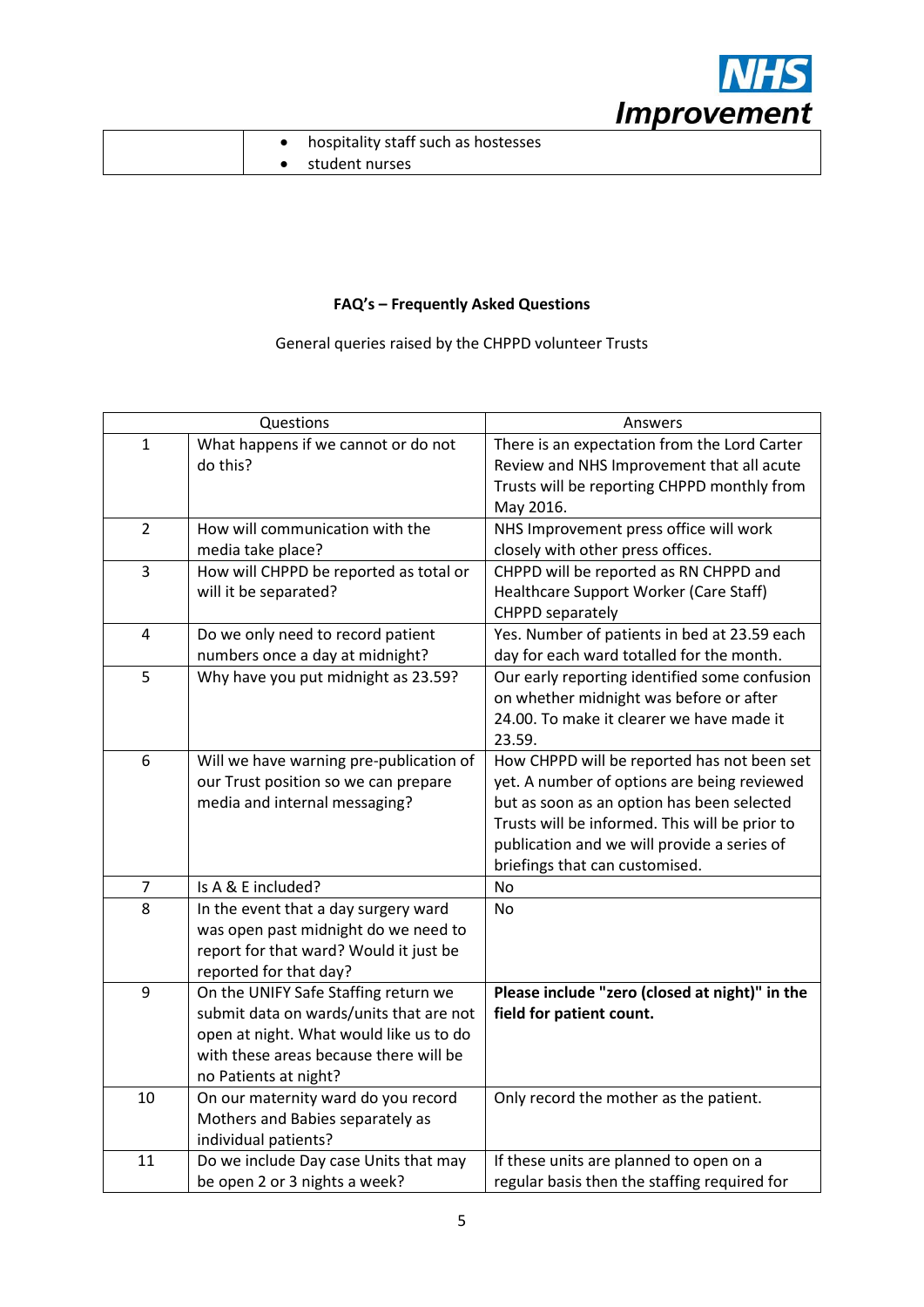

|    |                                                           | that unit should be planned for. So these<br>should be included.              |
|----|-----------------------------------------------------------|-------------------------------------------------------------------------------|
| 12 | If the ward is a mixed inpatient and day                  | Only those staff delivering inpatient care                                    |
|    | patient/outpatient unit do I count all                    | should be included.                                                           |
|    | staff or just those staff who are                         |                                                                               |
|    | delivering the inpatient care?                            |                                                                               |
| 13 | Are labour and midwifery led units                        | Yes. Whilst it is acknowledged that delivery                                  |
|    | included - including delivery suites?                     | suites are not classed as inpatient areas they                                |
|    |                                                           | should have planned staffing levels and often                                 |
|    |                                                           | can be supported by staff moved from other                                    |
|    |                                                           | areas of the maternity department.                                            |
|    |                                                           | Therefore staff in delivery suites should be                                  |
|    |                                                           | included.                                                                     |
| 14 | What do I report when a ward has a                        | The planned and actual staffing days when                                     |
|    | temporary planned closure part way                        | the ward is open should be reported as                                        |
|    | through the month?                                        | normal. The actual and planned for the days                                   |
|    |                                                           | when the planned closure occurs should be                                     |
|    |                                                           | recorded as zero.                                                             |
|    |                                                           | The variance in the staffing and patient count                                |
|    |                                                           | and the rationale should be reflected in the                                  |
|    |                                                           | monthly submission.                                                           |
| 15 | What do I report when a ward is                           | This ward should no longer be reported on.                                    |
|    | permanently closed?                                       | You should remove this ward from NHS<br>Choices.                              |
|    |                                                           | This needs to be done by the person in your                                   |
|    |                                                           | organisation who has editor's permissions to                                  |
|    |                                                           | the NHS Choices system.                                                       |
| 16 | Is this change to CHPPD for all providers                 | The change to adding the patient count at                                     |
|    | or just acute services?                                   | midnight into the UNIFY data collection is                                    |
|    |                                                           | currently only for acute services. Plans will be                              |
|    |                                                           | developed to move to other services going                                     |
|    |                                                           | forward.                                                                      |
| 17 | Can we get a copy of the UNIFY data                       | The template will be made available on 1st                                    |
|    | template for May's return before we                       | June. Check the 'News' section on UNIFY for                                   |
|    | need to upload on June 15th?                              | updates.                                                                      |
|    |                                                           |                                                                               |
| 18 | If we are a multi-site Trust do we have                   | The UNIFY template has been created so that                                   |
|    | to do a UNIFY return for each site?                       | you can submit one template per Trust. The                                    |
|    |                                                           | return asks for the hospital site in order to                                 |
| 19 |                                                           | obtain the data for NHS Choices.<br>The data should be validated by the Trust |
|    | Who should validate the data prior to<br>upload to UNIFY? | prior to uplift. You will wish to introduce a                                 |
|    |                                                           | mechanism to validate your data and achieve                                   |
|    |                                                           | sign off prior to submission.                                                 |
| 20 | Are bank and agency staff still included                  | Yes                                                                           |
|    | in the numbers?                                           |                                                                               |
| 21 | What about AHPs who are included in                       | No - this return is for nursing staff. A                                      |
|    | our ward establishment numbers - do                       | separate programme of work to review AHP                                      |
|    | we include them too?                                      | CHPPD is underway.                                                            |
| 22 | Do we include supernumerary staff such                    | If these staff are not included in the planned                                |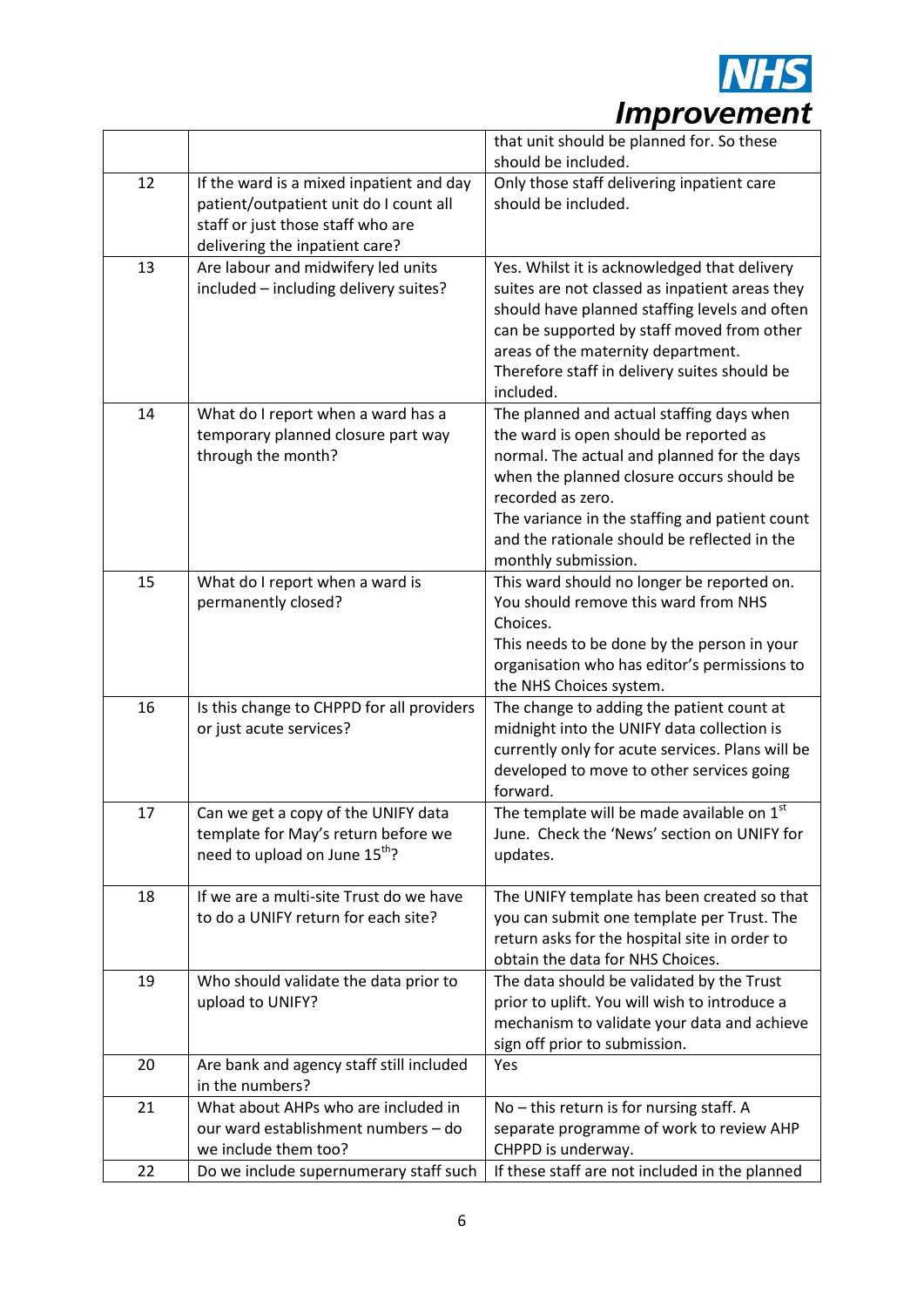

|    | as new starters who are not in the       | numbers then they should be excluded from      |
|----|------------------------------------------|------------------------------------------------|
|    | numbers?                                 | the actual numbers.                            |
| 23 | Why is the reporting a calendar month    | This is consistent with the reporting of other |
|    | and not 28 days?                         | metrics and information on NHS Choices.        |
| 24 | By including patients on enhanced care   | Yes but that is legitimate and is an accurate  |
|    | (specials) does this not distort the     | reflection of your staffing need to manage     |
|    | staffing levels?                         | acuity and dependency.                         |
| 25 | Should we count the number of worked     | The number of worked hours (paid).             |
|    | hours (paid) or the number of full shift |                                                |
|    | hours including break times?             |                                                |
| 26 | If external staff to a ward assists with | <b>Yes</b>                                     |
|    | direct care needs of patients for longer |                                                |
|    | than 2 hours should they be recorded as  |                                                |
|    | actual hours?                            |                                                |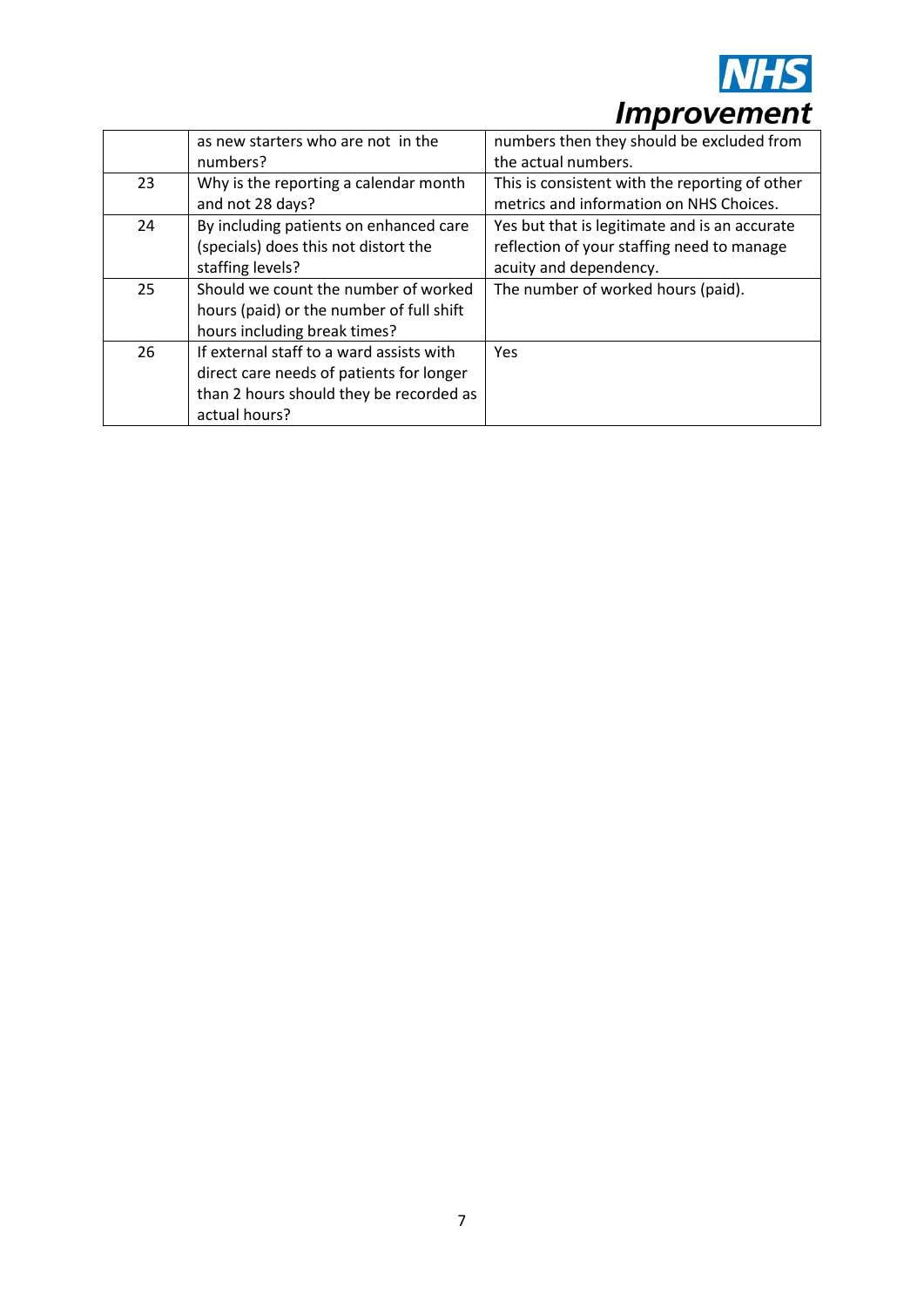

| <b>Trust</b>             | <b>Trust Name</b>                                                                                   |
|--------------------------|-----------------------------------------------------------------------------------------------------|
| Code<br><b>REM</b>       | Aintree University Hospital NHS Foundation Trust                                                    |
| <b>RCF</b>               | <b>Airedale NHS Foundation Trust</b>                                                                |
|                          |                                                                                                     |
| <b>RBS</b><br><b>RTK</b> | Alder Hey Children's NHS Foundation Trust<br>Ashford and St. Peter's Hospitals NHS Foundation Trust |
| RF4                      | Barking, Havering And Redbridge University Hospitals NHS Trust                                      |
| <b>RFF</b>               | <b>Barnsley Hospital NHS Foundation Trust</b>                                                       |
| R1H                      | <b>Barts Health NHS Trust</b>                                                                       |
|                          |                                                                                                     |
| <b>RDD</b>               | Basildon And Thurrock University Hospitals NHS Foundation Trust                                     |
| RC1                      | <b>Bedford Hospital NHS Trust</b>                                                                   |
| RQ3                      | Birmingham Children's Hospital NHS Foundation Trust                                                 |
| <b>RLU</b>               | Birmingham Women's NHS Foundation Trust                                                             |
| <b>RXL</b>               | <b>Blackpool Teaching Hospitals NHS Foundation Trust</b>                                            |
| <b>RMC</b>               | <b>Bolton NHS Foundation Trust</b>                                                                  |
| <b>RAE</b>               | <b>Bradford Teaching Hospitals NHS Foundation Trust</b>                                             |
| <b>RXH</b>               | Brighton And Sussex University Hospitals NHS Trust                                                  |
| <b>RXQ</b>               | <b>Buckinghamshire Healthcare NHS Trust</b>                                                         |
| <b>RJF</b>               | <b>Burton Hospitals NHS Foundation Trust</b>                                                        |
| <b>RWY</b>               | Calderdale And Huddersfield NHS Foundation Trust                                                    |
| <b>RGT</b>               | Cambridge University Hospitals NHS Foundation Trust                                                 |
| RW3                      | Central Manchester University Hospitals NHS Foundation Trust                                        |
| <b>RQM</b>               | Chelsea And Westminster Hospital NHS Foundation Trust                                               |
| <b>RFS</b>               | Chesterfield Royal Hospital NHS Foundation Trust                                                    |
| <b>RLN</b>               | City Hospitals Sunderland NHS Foundation Trust                                                      |
| <b>RDE</b>               | <b>Colchester Hospital University NHS Foundation Trust</b>                                          |
| <b>RJR</b>               | Countess Of Chester Hospital NHS Foundation Trust                                                   |
| <b>RXP</b>               | County Durham And Darlington NHS Foundation Trust                                                   |
| RJ6                      | Croydon Health Services NHS Trust                                                                   |
| RN7                      | Dartford And Gravesham NHS Trust                                                                    |
| <b>RTG</b>               | Derby Teaching Hospitals NHS Foundation Trust                                                       |
| RP5                      | Doncaster And Bassetlaw Hospitals NHS Foundation Trust                                              |
| <b>RBD</b>               | Dorset County Hospital NHS Foundation Trust                                                         |
| <b>RWH</b>               | East And North Hertfordshire NHS Trust                                                              |
| <b>RJN</b>               | <b>East Cheshire NHS Trust</b>                                                                      |
| <b>RVV</b>               | East Kent Hospitals University NHS Foundation Trust                                                 |
| <b>RXR</b>               | East Lancashire Hospitals NHS Trust                                                                 |
| <b>RXC</b>               | <b>East Sussex Healthcare NHS Trust</b>                                                             |
| <b>RVR</b>               | Epsom And St Helier University Hospitals NHS Trust                                                  |
| <b>RDU</b>               | Frimley Health NHS Foundation Trust                                                                 |
| RR7                      | <b>Gateshead Health NHS Foundation Trust</b>                                                        |

### **Trusts Required to Submit Patient Count at Midnight Figures in order to Calculate CHPPD**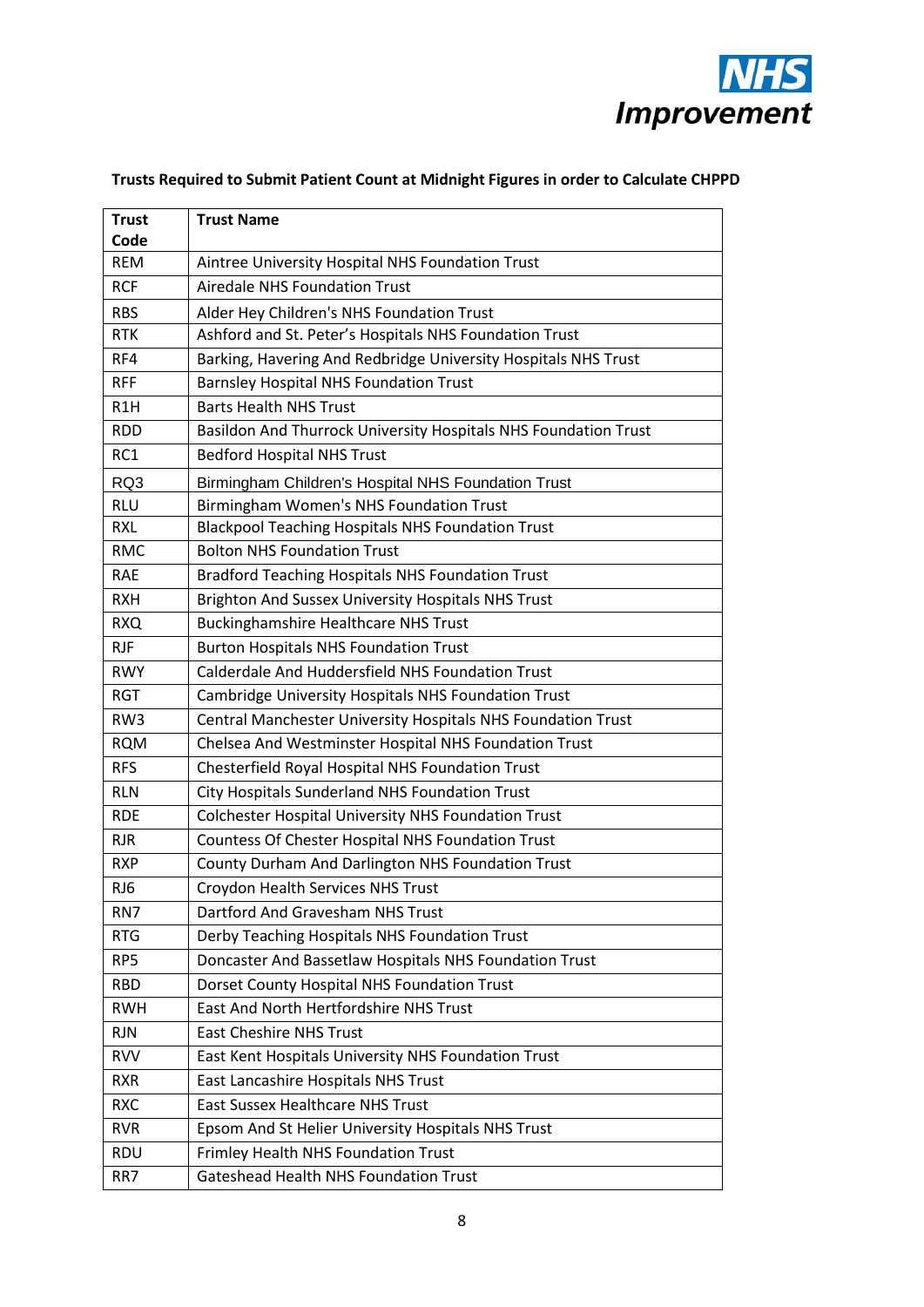

| <b>Trust</b>     | <b>Trust Name</b>                                              |
|------------------|----------------------------------------------------------------|
| Code             |                                                                |
| <b>RLT</b>       | George Eliot Hospital NHS Trust                                |
| <b>RTE</b>       | Gloucestershire Hospitals NHS Foundation Trust                 |
| RP4              | Great Ormond Street Hospital For Children NHS Foundation Trust |
| RN <sub>3</sub>  | <b>Great Western Hospitals NHS Foundation Trust</b>            |
| RJ1              | Guy's and St Thomas' NHS Foundation Trust                      |
| RN <sub>5</sub>  | Hampshire Hospitals NHS Foundation Trust                       |
| <b>RCD</b>       | Harrogate And District NHS Foundation Trust                    |
| RR1              | Heart Of England NHS Foundation Trust                          |
| <b>RQQ</b>       | Hinchingbrooke Healthcare NHS Trust                            |
| <b>RQX</b>       | Homerton University Hospital NHS Foundation Trust              |
| <b>RWA</b>       | Hull And East Yorkshire Hospitals NHS Trust                    |
| <b>RYJ</b>       | <b>Imperial College Healthcare NHS Trust</b>                   |
| <b>RGQ</b>       | Ipswich Hospital NHS Trust                                     |
| R <sub>1</sub> F | Isle Of Wight NHS Trust                                        |
| <b>RGP</b>       | James Paget University Hospitals NHS Foundation Trust          |
| <b>RNQ</b>       | Kettering General Hospital NHS Foundation Trust                |
| <b>RJZ</b>       | King's College Hospital NHS Foundation Trust                   |
| <b>RAX</b>       | Kingston Hospital NHS Foundation Trust                         |
| <b>RXN</b>       | Lancashire Teaching Hospitals NHS Foundation Trust             |
| RR8              | Leeds Teaching Hospitals NHS Trust                             |
| <b>RBQ</b>       | Liverpool Heart And Chest NHS Foundation Trust                 |
| <b>REP</b>       | Liverpool Women's NHS Foundation Trust                         |
| RC <sub>9</sub>  | Luton and Dunstable University Hospital NHS Foundation Trust   |
| <b>RWF</b>       | Maidstone And Tunbridge Wells NHS Trust                        |
| <b>RPA</b>       | <b>Medway NHS Foundation Trust</b>                             |
| <b>RBT</b>       | Mid Cheshire Hospitals NHS Foundation Trust                    |
| RQ8              | Mid Essex Hospital Services NHS Trust                          |
| <b>RXF</b>       | Mid Yorkshire Hospitals NHS Trust                              |
| RD <sub>8</sub>  | Milton Keynes Hospital NHS Foundation Trust                    |
| RP <sub>6</sub>  | Moorfields Eye Hospital NHS Foundation Trust                   |
| RM1              | Norfolk And Norwich University Hospitals NHS Foundation Trust  |
| <b>RVJ</b>       | <b>North Bristol NHS Trust</b>                                 |
| <b>RNL</b>       | North Cumbria University Hospitals NHS Trust                   |
| <b>RAP</b>       | North Middlesex University Hospital NHS Trust                  |
| <b>RVW</b>       | North Tees And Hartlepool NHS Foundation Trust                 |
| <b>RNS</b>       | Northampton General Hospital NHS Trust                         |
| <b>RBZ</b>       | Northern Devon Healthcare NHS Trust                            |
| <b>RJL</b>       | Northern Lincolnshire And Goole NHS Foundation Trust           |
| <b>RTF</b>       | Northumbria Healthcare NHS Foundation Trust                    |
| RX1              | Nottingham University Hospitals NHS Trust                      |
| <b>RTH</b>       | <b>Oxford University Hospitals NHS Trust</b>                   |
| <b>RGM</b>       | Papworth Hospital NHS Foundation Trust                         |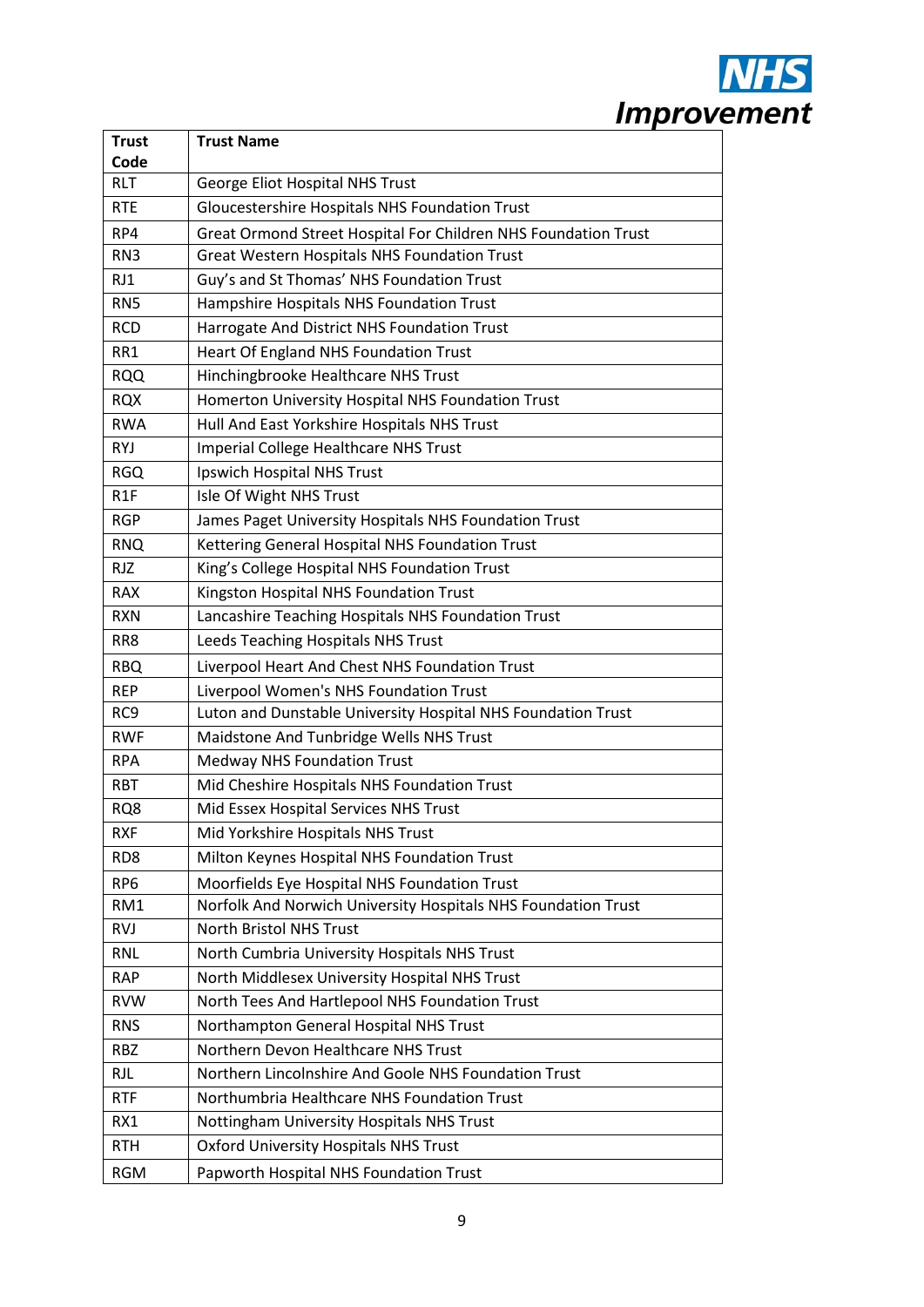

| <b>Trust</b>    | <b>Trust Name</b>                                             |
|-----------------|---------------------------------------------------------------|
| Code            |                                                               |
| RW <sub>6</sub> | Pennine Acute Hospitals NHS Trust                             |
| <b>RGN</b>      | Peterborough And Stamford Hospitals NHS Foundation Trust      |
| RK9             | <b>Plymouth Hospitals NHS Trust</b>                           |
| RD3             | Poole Hospital NHS Foundation Trust                           |
| <b>RHU</b>      | Portsmouth Hospitals NHS Trust                                |
| <b>RQW</b>      | Princess Alexandra Hospital NHS Trust                         |
| <b>RPC</b>      | Queen Victoria Hospital NHS Foundation Trust                  |
| <b>RHW</b>      | Royal Berkshire NHS Foundation Trust                          |
| RT3             | Royal Brompton And Harefield NHS Foundation Trust             |
| <b>REF</b>      | Royal Cornwall Hospitals NHS Trust                            |
| RH <sub>8</sub> | Royal Devon And Exeter NHS Foundation Trust                   |
| <b>RAL</b>      | Royal Free London NHS Foundation Trust                        |
| RQ <sub>6</sub> | Royal Liverpool And Broadgreen University Hospitals NHS Trust |
| <b>RAN</b>      | Royal National Orthopaedic Hospital NHS Trust                 |
| RA <sub>2</sub> | Royal Surrey County Hospital NHS Foundation Trust             |
| RD1             | Royal United Hospitals Bath NHS Foundation Trust              |
| RL4             | Royal Wolverhampton NHS Trust                                 |
| RM3             | Salford Royal NHS Foundation Trust                            |
| <b>RNZ</b>      | <b>Salisbury NHS Foundation Trust</b>                         |
| <b>RXK</b>      | Sandwell And West Birmingham Hospitals NHS Trust              |
| <b>RCU</b>      | Sheffield Children's NHS Foundation Trust                     |
| <b>RHQ</b>      | Sheffield Teaching Hospitals NHS Foundation Trust             |
| RK5             | Sherwood Forest Hospitals NHS Foundation Trust                |
| <b>RXW</b>      | Shrewsbury And Telford Hospital NHS Trust                     |
| RA9             | South Devon Healthcare NHS Foundation Trust                   |
| <b>RTR</b>      | South Tees Hospitals NHS Foundation Trust                     |
| RE9             | South Tyneside NHS Foundation Trust                           |
| <b>RJC</b>      | South Warwickshire NHS Foundation Trust                       |
| RAJ             | Southend University Hospital NHS Foundation Trust             |
| <b>RVY</b>      | Southport And Ormskirk Hospital NHS Trust                     |
| RJ7             | St George's University Hospitals NHS Foundation Trust         |
| <b>RBN</b>      | St Helens And Knowsley Hospitals NHS Trust                    |
| <b>RWJ</b>      | <b>Stockport NHS Foundation Trust</b>                         |
| <b>RTP</b>      | Surrey And Sussex Healthcare NHS Trust                        |
| <b>RMP</b>      | Tameside Hospital NHS Foundation Trust                        |
| <b>RBA</b>      | <b>Taunton And Somerset NHS Foundation Trust</b>              |
| <b>RBV</b>      | The Christie NHS Foundation Trust                             |
| <b>REN</b>      | The Clatterbridge Cancer Centre NHS Foundation Trust          |
| <b>RNA</b>      | The Dudley Group NHS Foundation Trust                         |
| <b>RAS</b>      | The Hillingdon Hospitals NHS Foundation Trust                 |
| RJ <sub>2</sub> | The Lewisham Healthcare NHS Trust                             |
| R1K             | The London North West Healthcare NHS Trust                    |